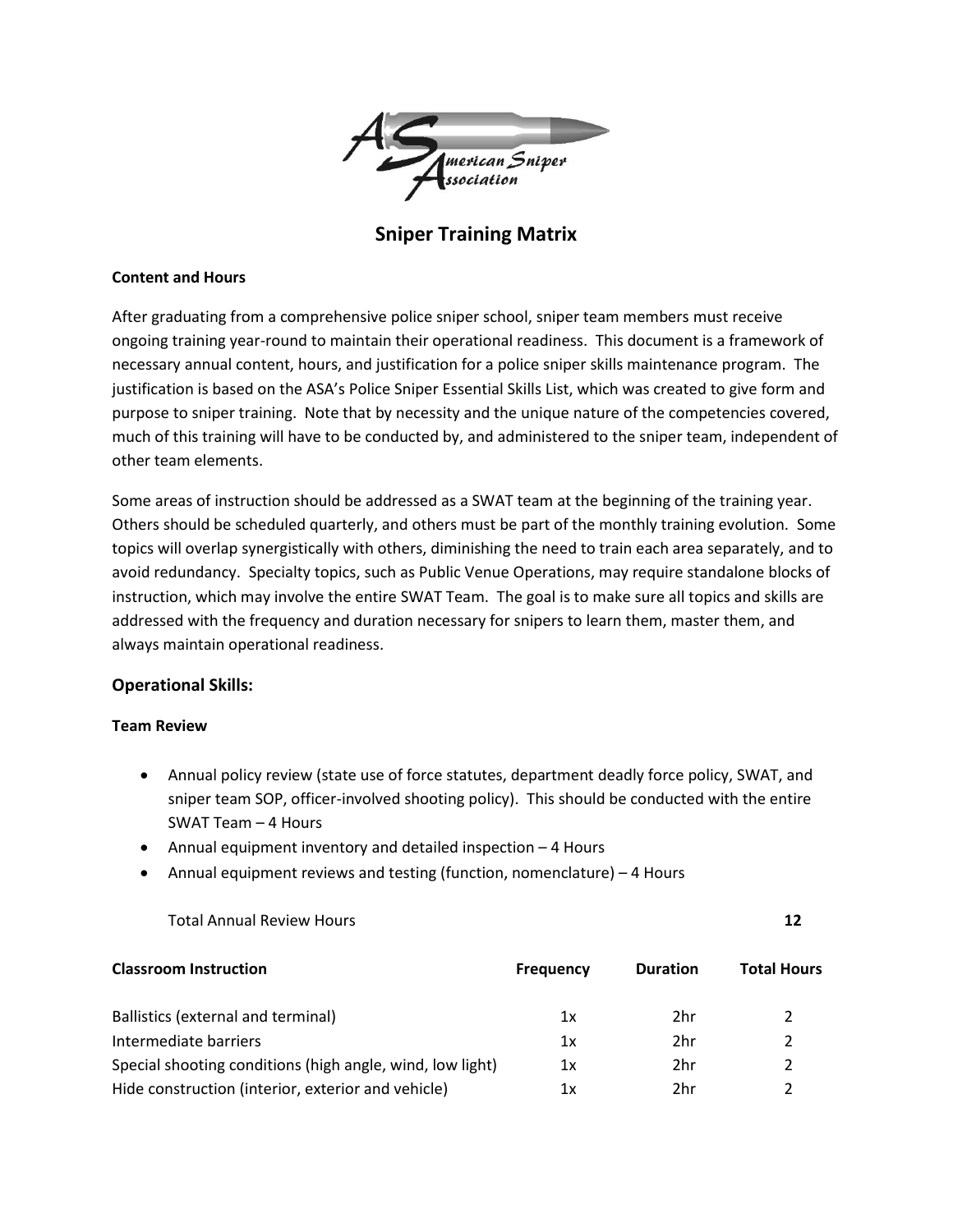| 1x  | 4hr  | 4              |
|-----|------|----------------|
| 12x | .5hr | 6              |
| 1x  | 2hr  | $\overline{2}$ |
| 1x  | 2hr  | 2              |
| 1x  | 2hr  | 2              |
| 1x  | 2hr  | 2              |
| 1x  | 2hr  | $\overline{2}$ |
| 12x | 1hr  | 12             |
|     |      |                |
| 2x  | 4hr  | 8              |
| 4x  | 1hr  | 4              |
| 2x  | 1hr  | $\overline{2}$ |
| 4x  | 1hr  | 4              |
| 4x  | 1hr  | 4              |
| 4x  | 1hr  | 4              |
| 4x  | 2hr  | 8              |
| 2x  | 4hr  | 8              |
| 2x  | 1hr  | 2              |
| 2x  | 1hr  | 2              |
|     |      |                |

Total Annual Academic Hours **82**

# **FIREARMS**

- This section of the matrix is meant to organize the overall training goals. The design of the courses of fire is left to the individual training officer.
- In some instances, one range exercise may encompass several individual skill sets.
- The scheduling of range training must consider the need to practice all these listed skills in all seasons, and in both daylight and low light conditions. ALL the listed firearm skills must be duplicated and mastered in low light training conditions.
- If the team has night vision sighting equipment, additional training hours may be needed for both classroom instruction and live fire exercises.
- If the team has a special application weapon system (.50 caliber rifle), additional training hours will need to be inserted into the schedule.
- Range exercises include time to set up, execute and then evaluate each course of fire.

| <b>Firearms Skills</b>    | <b>Frequency</b> | Duration | <b>Total Hours</b> |
|---------------------------|------------------|----------|--------------------|
| Cold Shot                 | 12x              | .25hr    | ર                  |
| Zero confirmation         | 12x              | .5hr     | <sub>b</sub>       |
| <b>Fundamental drills</b> | 12x              | .5hr     | h                  |